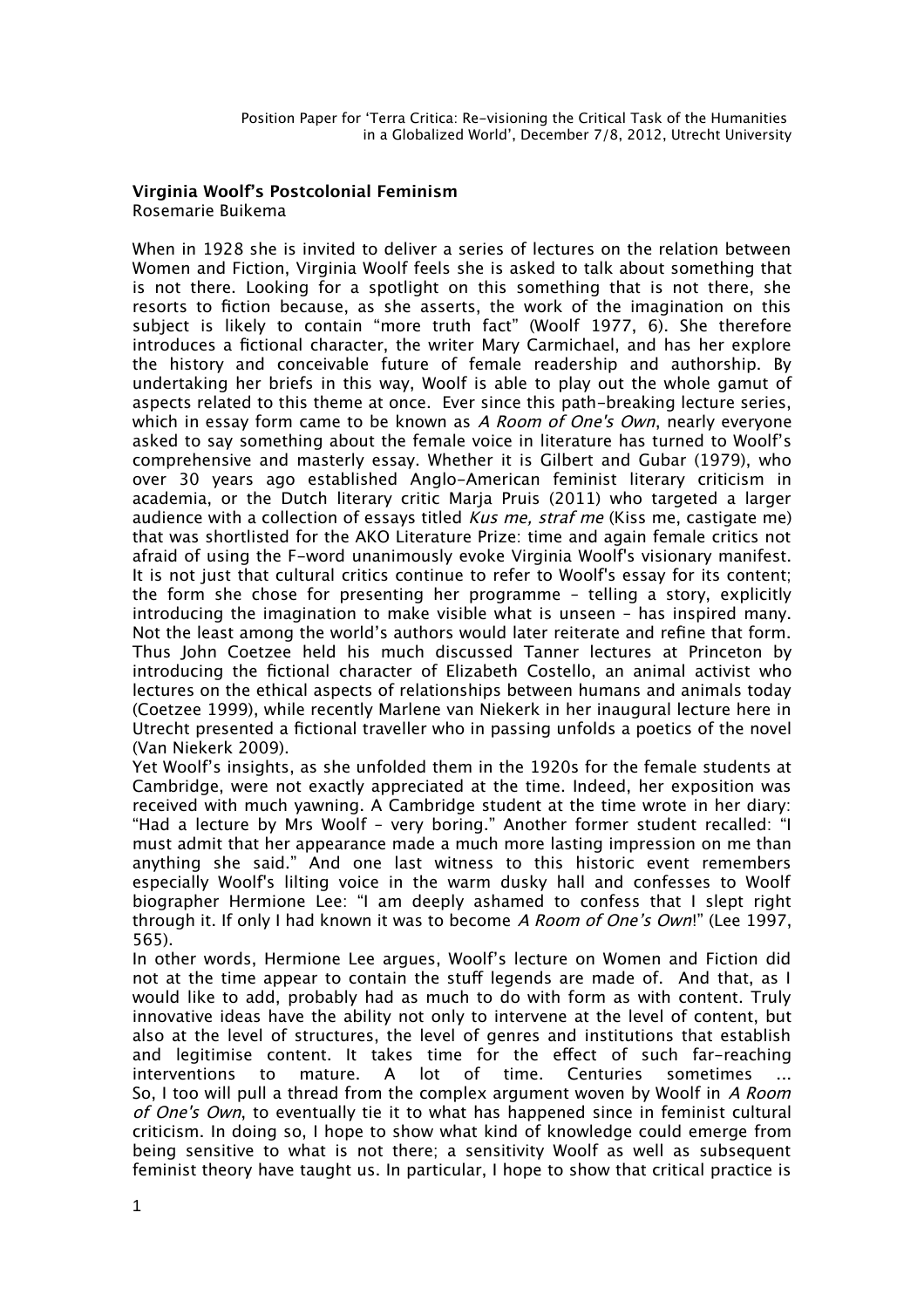not fully deployed as a knowledge-producing instrument if the feminist and postcolonial perspectives on the Humanities are omitted.

There are actually two major programmatic issues in Woolf's pamphlet. The frst concerns the observation that there is no tradition of thinking about the life and work of women from a historical perspective. For example, during her strolls in London, Woolf sees a lot of monuments but they all refer to a history in which not a single woman is in sight. That symbolic fact alone ensures that she will always feel she is trespassing as soon as she closes the door behind her. This relates to Woolf's second programmatic issue: since there is no tradition available that allows women a position in the public sphere as a matter of course, women must explicitly situate themselves in the world through fiction, by using their imagination. This act of situating oneself does not merely concern catching up, supplementing a history that is largely unwritten, but also and especially so analysing the forces that structure that history. The economy, war, nation building; these are phenomena that on the surface appear perhaps to be primarily the domain of men – our history books show us a coming and going of kings, princes and generals occasionally interspersed with nameless labourers, servants and soldiers – but, as Woolf demonstrates in her essay, such factors that have constituted society are intertwined with a constellation of gender specifc conventions and power relations that concern women too.

This, the analysis of how gender is interlaced with local and global politics, goes infinitely beyond the mantra for which A Room of One's Own became known and that famously argued that women need a room of their own (i.e. the possibility of seclusion and concentration) as well as an income if they want to commit themselves to being an author. But precisely this mantra, a room and an income, when read through the lens of the interweaving of the personal and the political, acquires a dimension that so far has been overlooked in the reception of the essay. It is no coincidence that Woolf's fctional author inherits from an aunt. It is this legacy that makes her economically independent. And, as we know from the mantra, economic independence is one of the decisive factors in the development of authorship. However, there is a snake in the grass of Woolf's fctional author's economic independence. I quote: "My aunt, Mary Beton, I must tell you, died by a fall from her horse when she was out riding to take the air in Bombay" (Woolf 1977, 37).

The contemporary postcolonial feminist critic cannot really fail to interpret this sign. Here a legacy features, not of any one aunt, but an aunt in Bombay! Charlotte Brontë's Jane Eyre, who aspired to autonomy and who of course fgures in Woolf's essay while also frequently speaking up in the works of Gilbert and Gubar up to Marja Pruis, likewise acquired her economic independence due to a lucky break from the British colonies. Jane Eyre had an uncle in Madeira who at a decisive moment in her life leaves her a legacy, thus providing her with the means to engage in marriage with the somewhat destitute but still well-off Rochester as an economically independent woman. Taking to task feminist readings of *lane Eyre*, including that of the aforementioned Gilbert and Gubar, the post-colonial critic Gayatri Spivak (1985) reminded her readers of the fact that the fulflment of plane Jane's desire for a connection that would not entail the loss of material autonomy had been enabled by Britain's colonial ties. Not only is Jane's economic independence funded by a fortune accumulated in the British colonies, on top of that she owes her psychological maturity to the creole Bertha Mason's expulsion from the narrative. This protagonist is Gilbert and Gubar's proverbial madwoman in the attic, whose colonial history is obscured in the novel and who by setting herself on fire is ousted from the plot as soon as the story or *Bildung* of Jane can do without her. Spivak notes (but for example Toni Morrison (1992) did the same in *Playing in the Dark*) that this - the black contextless Other as a foil to the development of a white, rational self – is a *Bildung* structure on which the western